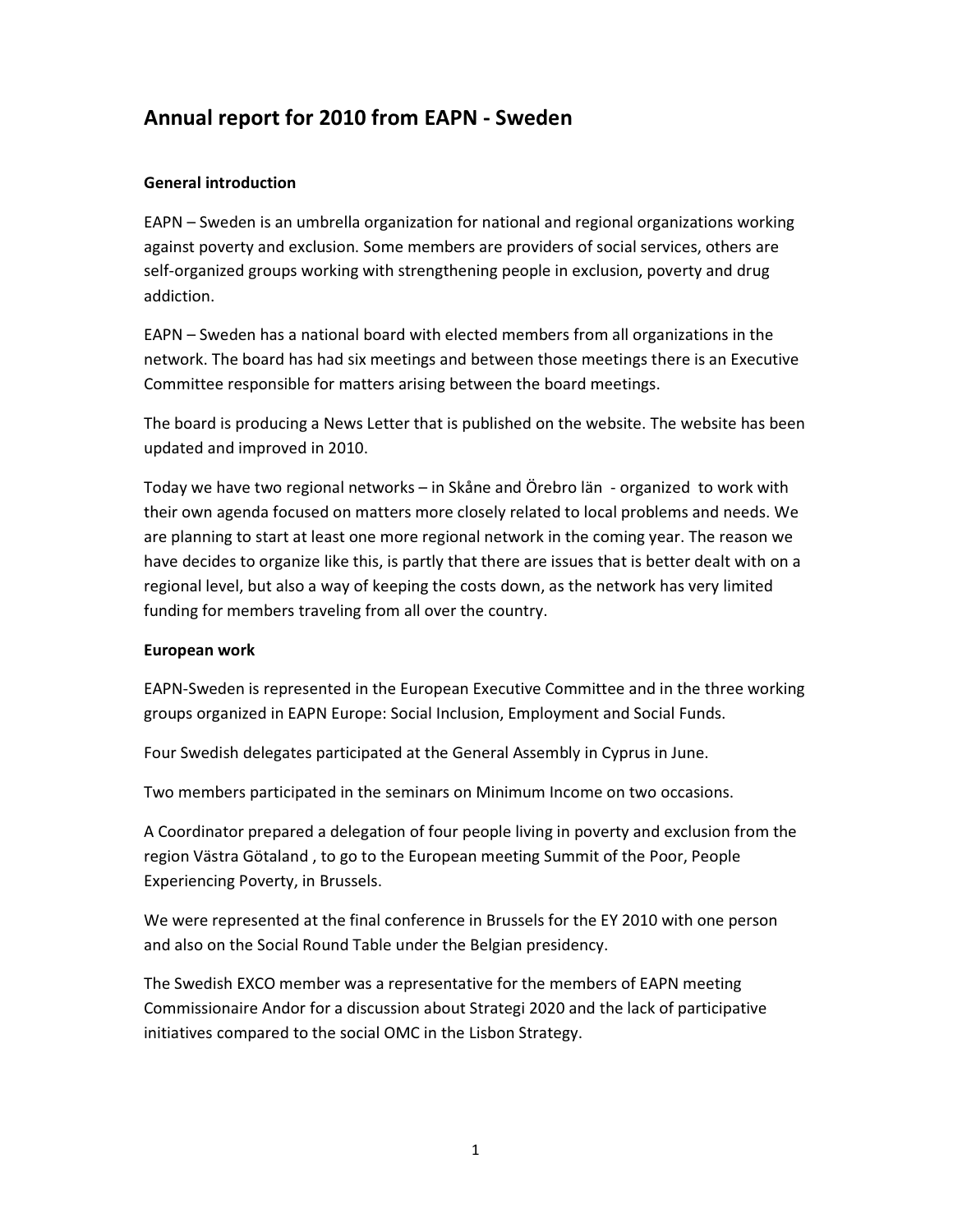#### Activities in Sweden

For the first time ever the European Year against Poverty and Exclusion made it possible for the network to have funding enough to have paid staff members. One person in full time and three persons part time have worked with all the activities connected to the EY 2010. The Network have also been able to produce folders and roll ups during the year.

The year 2010 was – as expected – a year of many activities and possibilities to make Poverty and Exclusion seen and heard. It has been important as it has highlighted the problems for many people living in in difficult circumstances also in Sweden.

EAPN Sweden has been involved in many parts of the EY 2010. We have had a place in the NIB and as a result of that a good view of all the activities that have taken place during the year.

For the first time ever EAPN Sweden also got funding for activities of our own and in collaboration with other actors.

The year started with a National PEP-meeting and that was considered as the official opening of the year as the Minister of Social Welfare and Health held the opening speech.

At this meeting we had 150 persons coming from all parts of Sweden telling about their own experiences of poverty and exclusion. They had discussions with decision makers and officials from the national level. The Conference worked on the basis of four themes: Minimum incomes, Exclusion, Housing and Social Rights.

Together with two Adult Education Organizations we have had groups working all over Sweden to working with themes that has been seen as important for people living in poverty and exclusion. The ideas and suggestions from the groups and the messages from the first conference have been implemented on three occasions when we have brought participants from those activities together in one, or two, days seminars. The aim of the seminars was to make social policy out of personal experiences and to use the matters that the groups have worked on at the regional conferences.

We have executed four regional conferences in the same concept as the national PEP meeting but with regional and local actors.

For the coming year, 2011, we have funding to continue this work and try to make it feed into the national work with the National Reform Plan and also as a way to use the Open Method of Coordination in a social and political context. As a prolongation of the method we also see the meeting Summit of the Poor in Brussels.

During the National Focus Week there was one day when eleven different conferences were held all over Sweden and they were kept together half day by a videoconference that was sent to all the other conferences. The common message from NGO´s in EU was at that time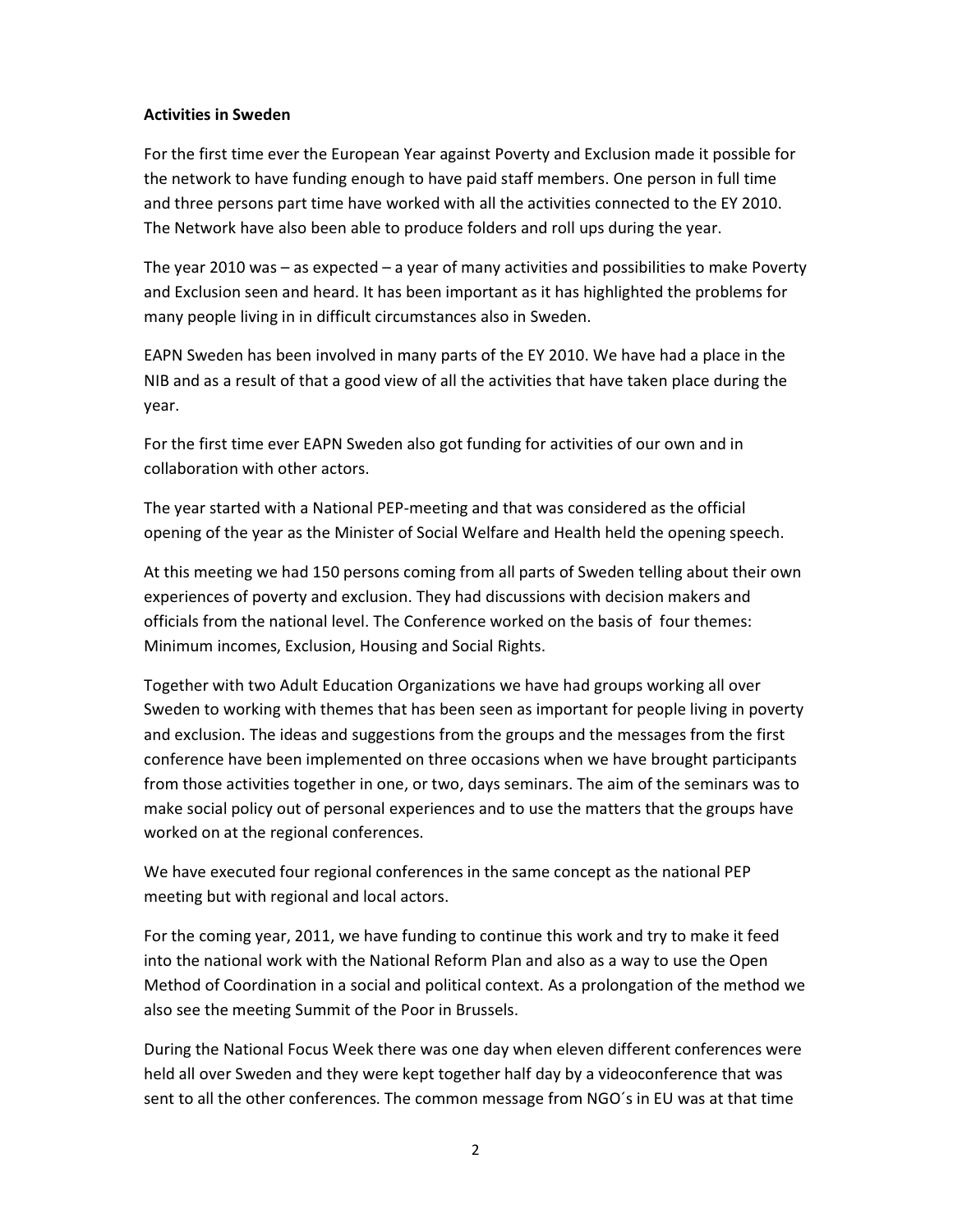signed by the Minister of Social Welfare and Health together with the President of EAPN Sweden. The message was passed over by a member from The Cypriote Network who had the focus week before Sweden and was later sent forward to Denmark who had the focus week after.

All regional conferences was closed by a person with own experiences of poverty and exclusion.

EAPN Sweden was also very much engaged in the national final conference where we presented the work we had done during the year in a work shop. The president of EAPN Sweden also had a speech and the closing speech was held by an EAPN member with own experiences of poverty and exclusion.

#### Finally

We can look back on the year 2010 as a successful period when the Swedish Network due to hard work made the issues of poverty and exclusion visible for so many more people. The network became bigger and our messages were heard by politicians more than ever before.

## Member Organizations of EAPN Sweden 2010: